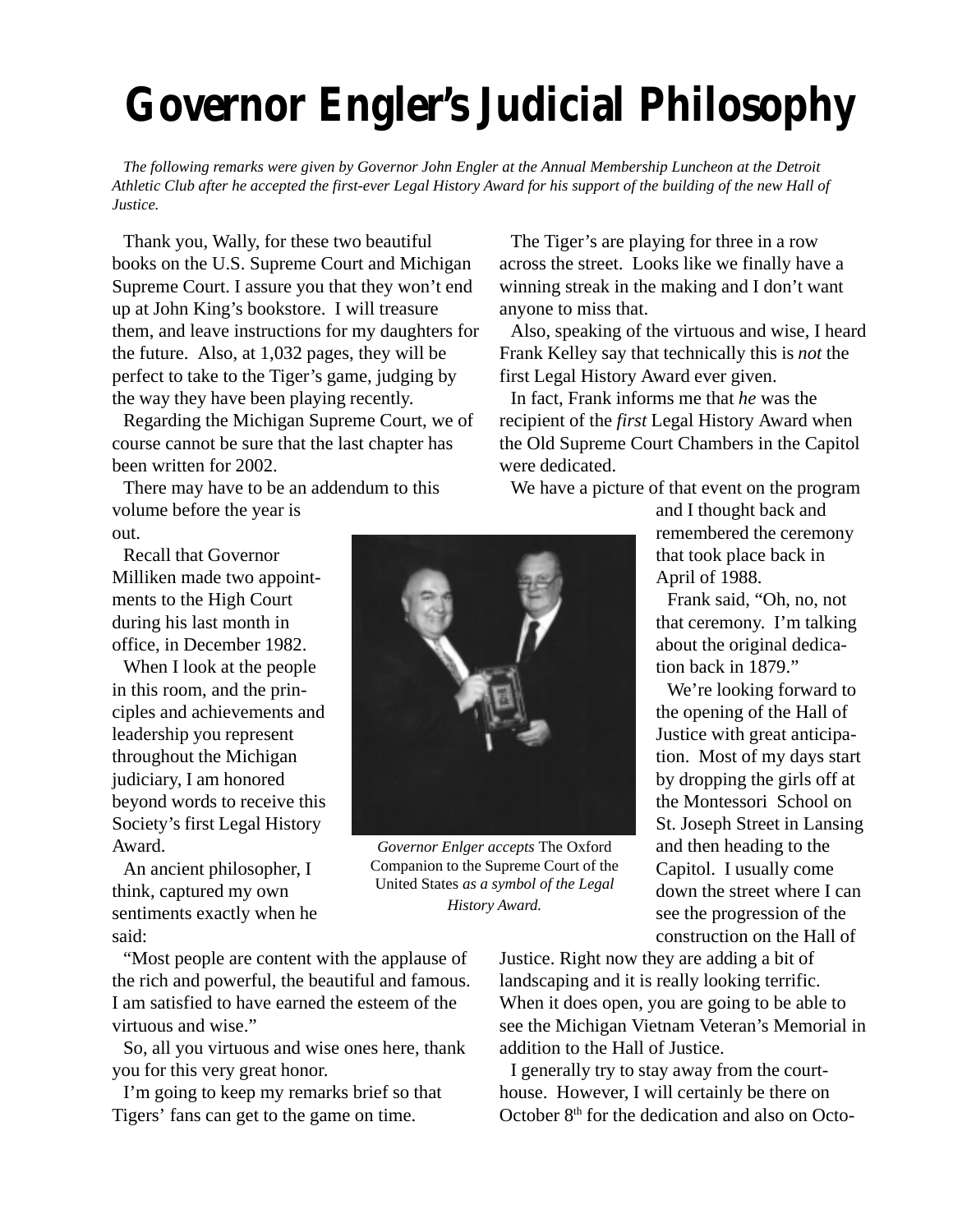ber  $12<sup>th</sup>$ . I understand that they are throwing me a birthday party. It is going to be special.

Now we find ourselves looking forward to the next dedication – on October 8, 2002 – when the Hall of Justice opens its doors in Lansing, and the Historical Society will have a permanent

home on the first floor, at the end of the Learning Center.

**"The Michigan Supreme Court, bar none, is the best State court in America"**

It is so

appropriate that Dorothy Comstock Riley was Chief Justice at the re-dedication in 1988. She talked a lot about the Hall of Justice. She was an early, passionate advocate. She gave me some of the history of how many others have been in pursuit of having this accomplished and I think it is great that it is finally coming to fruition.

What Dorothy and Wally and the members of this Society have been doing these past 14 years is truly an act of civic virtue.

You are building up a patrimony of sound historic principles and right judicial thinking.

There is no doubt in my mind that this Society complements the work of our current Michigan Supreme Court, which is simply stellar.

It's one of the greatest things to be proud of … in a state full of great things to be proud of.

Just last Friday Gene Meyer, president of the Federalist Society in Washington, DC, told one of my assistants that the Michigan Supreme Court is, bar none, the best State court in America.

In decision after decision after decision, our High Court adheres to legal principles consistent with the Founders' understanding of the role of the judiciary in our constitutional republic.

Wally was kind enough to recall the large number of judicial appointments I've made over the last 11 plus years  $-183$  in all.

But even more important than the number of judges are their quality and independence and competence to sit on the bench.

When it comes to judicial appointments, I can be a little bit controversial but as in much else,

my critics miss the point.

They charge that I want a "Republican court." Or a "*politically* conservative court." Or most heinous of all, a "John Engler court."

That's sophistry.

I've said it so many times when I've had the

privilege of speaking at judicial investiture ceremonies and it is appropriate

to mention it again today:

I want jurists on the Michigan bench:

who understand that it is legislators, not judges, who make the law;

• who believe that the people should govern through their elected representatives;

• who comprehend that the burden of policymaking is on the legislative not the judicial branch;

■ who render decisions based on the *text* of the Constitution or statute rather than on somebody's social agenda.

In short: I'm looking for a few intelligent, hardworking men and women with fidelity to the Constitution!

In Michigan, we are blessed to have more than a few who are making their mark, and I am very proud of their achievements.

As for the members of the Supreme Court, Gene Meyer is absolutely right – you are the very best.

In historical perspective, it is certainly fair to compare our current Supreme Court with the greatest court in Michigan history, when the "Big Four" – Justices Cooley, Campbell, Graves, and Christiancy – served on the bench.

The two courts are similar because of the integrity of their judicial method, which is textual and restrained.

Again, the aim is to seek out the original meaning of a statute or the Constitution, and to be guided by the words that are in the law, not by some "penumbra" or social agenda; not by what legislators hope for but by what they say.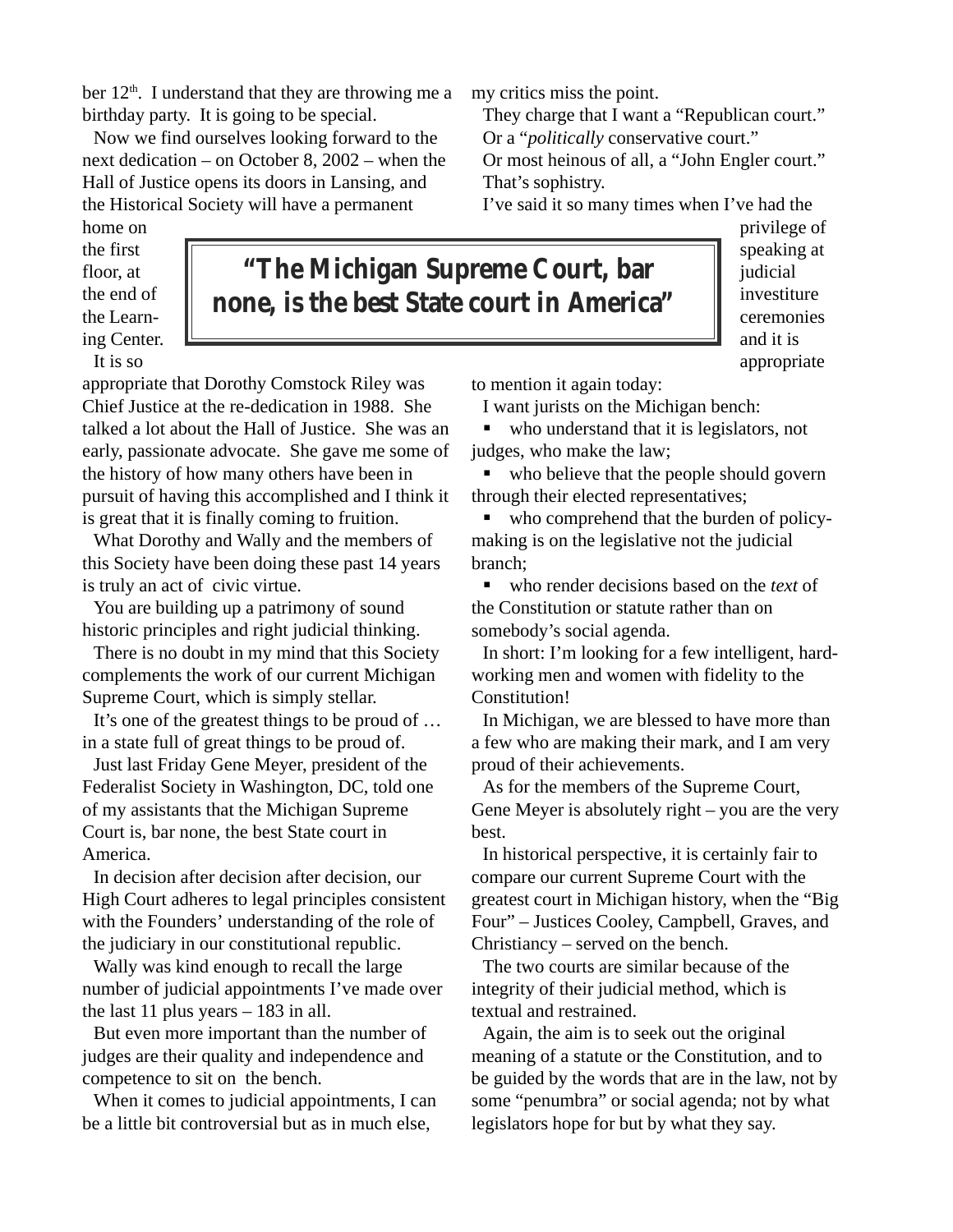Historically, that is consistent with the thinking of Hamilton, Madison, and the Framers of our U.S. Constitution.

Recall that at the Constitutional Convention of 1787, the Framers rejected proposals to set up an activist judiciary three separate times.

Later, in *Marbury* v. *Madison*, Chief Justice Marshall opined that the act of judicial review would be – and by implication should be – rare.

He was correct: judicial review would be rare in America for a long time.

Justices Holmes and Brandeis and others carried the banner of judicial restraint forward for later generations.

Unfortunately, we saw that start to change by a creeping activism that moved into the judiciary at the federal and the state level, and it was reinforced at times by professors in the law schools.

By the late 1960s, the judiciary was usurping legislatures' authority on a regular basis, dictating public policy on issues ranging from bussing to abortion.

One of the key achievements of the Reagan Revolution was to bring the idea of judicial restraint back into public discourse. We cer-

It transcends partisan politics, but needs protection by and within our political process.

Furthermore, it needs explaining, which is one of the reasons why the Michigan Supreme Court Historical Society is so important.

Just preserving the memory of the "Big Four" and other great jurists is a worthy mission.

Recently I had the privilege of visiting the White House. On the first level there is this library that has quite a collection of books. You cannot help but notice that on the first shelf, there is this great book — Justice Cooley's treatise of the Constitution. There is an entire volume set. I don't know how many times they have been used or by whom, but by golly, there they are. They're in the White House, they are on a prominent shelf, and they are available.

For the record, the current Michigan Supreme Court has rendered decisions that in some cases run counter to my policies or social philosophy. However, I have to concede that upon closer examination of most of the cases, it is hard to argue with their results. In a few instances, the Legislature, to its credit, has gone back and rewritten the statute to clarify what they actually intended. That's as it should be.

tainly had controversy in those days with the appointment of Chief Justice Rehnquist.

Even the contentious Bork hearings in the fall of 1987 gave our nation a much-needed tutorial in competing judicial philosophies.

I go through this all-too-brief historical recap to make the point that we



*Governor Engler was honored for, among other things, his ongoing support of the Michigan Supreme Court Historical Society, as seen in this picture taken at the Rededication of the Old Supreme Court Chambers in April 1988.*

Why?

Precisely because they stick to interpreting the law *as written*.

They are fulfilling the duty our Founders envisioned for the judiciary.

The Legislature has to do its job well in order to allow the judiciary to do its job well. When everyone is robust in the exercise of their Constitutional authority, the system works rather well. In my life I've

cannot take the ideal of judicial restraint for granted.

It is absolutely vital to the health of our constitutional republic.

had the opportunity to serve in two of the branches and I've always argued that the branch that I'm in ought to be robust in the exercise of their authority. I did so as a lawmaker, and I've